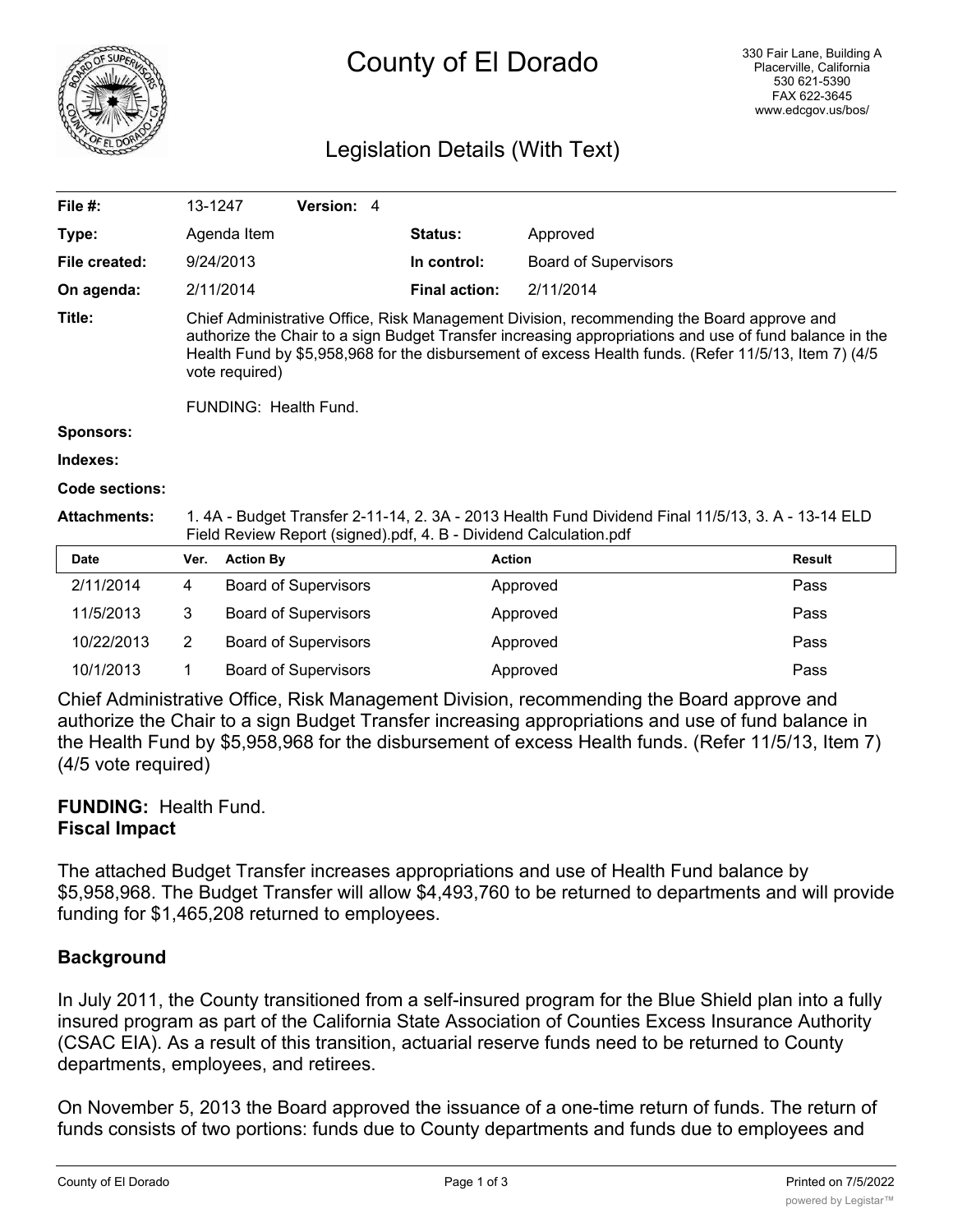retirees who were enrolled in County health plans as of June 30, 2012. Staff is currently implementing the return of funds and the following actions have been completed:

- · Active Employees Enrollees eligible for a return of funds who are active County employees received their portion of funds as an addition to their regular paychecks. The disbursement took place in pay period 24 on November 22, 2013. The total funds disbursed were \$1,046,961.01.
- · Separated Employees Eligible employees who were in active employment on June 30, 2012, but who have since separated from County service have received checks for the disbursement of funds. The total funds disbursed were \$146,553.52.
- Retirees Retirees who participated in a County retiree health plan on June 30, 2012, and are still enrolled in a health plan have received their return of funds in the form of a billing account credit applied to the December 2013 bill. The total amount of funds returned via account credits is \$15,667.43. Those retirees who have since ended their participation in retiree health plans have received their return of funds by check. The total of checks sent is \$1,895.14. Together, the total retiree portion is \$17,562.60.
- · Outside Agencies Outside Agencies which participate in the County's Health Plans are eligible for the return of both the employee and employer (agency) portion of the return of funds. Funds have been returned to eligible Outside Agencies by check in a total amount of \$219,159.34.

Additional payments will continue to be made to eligible retirees and separated employees who have not yet responded to Risk Management providing current information. Funds totaling \$34,971.86 have been reserved for these payments.

Items remaining to be completed:

- · Disbursement of funds due to County departments.
- · Reimbursements of payments made by departments to employees Payments to active and separated employees were paid by County departments. These payments will be reimbursed by the Health Fund.

These items require a Budget Transfer to appropriate funds prior to completion.

#### **Recommendation**

Staff recommends the approval of a Budget Transfer increasing appropriations and use of fund balance in the Health Fund by \$5,958,968. These funds are either to be paid directly to eligible employees/retirees or returned to the departments. The expenditures from the Health Fund need to be authorized by Budget Transfer. The appropriations consist of:

- · Employer portion of \$4,493,760 to be returned to departments.
- Employee portion of \$1,465,208 to be returned to employees / retirees and to refund departments for payments made to employees / retirees through payroll.

#### **Action(s) to be taken following Board approval**

The Chair will sign Budget Transfer and forward to Auditor/Controller for processing.